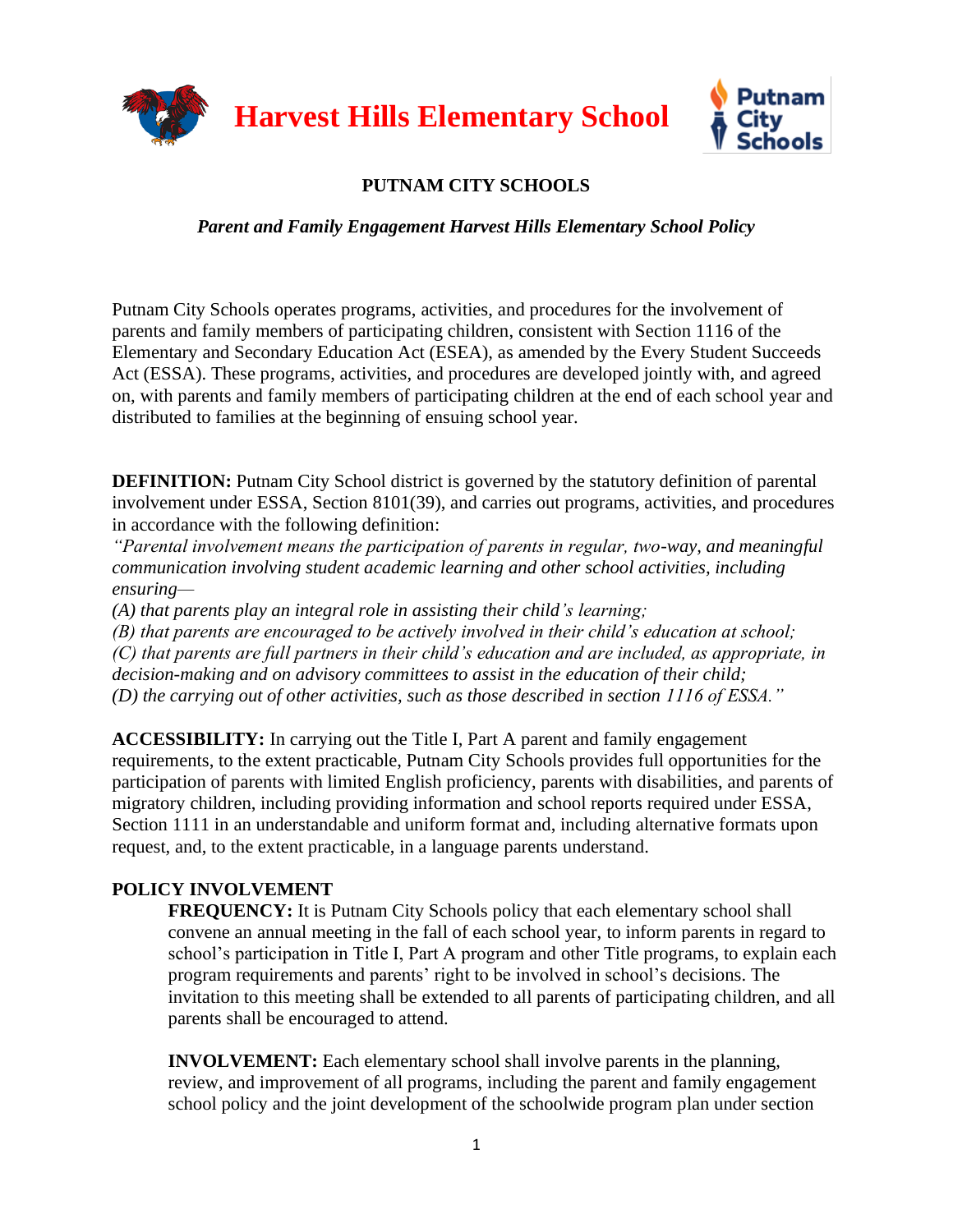

1114(b). Parent and family engagement in the planning, review, and improvement of all programs shall be done by each elementary school in an organized, ongoing, and timely manner, giving ample notification time to the parents for planning attendance.

**FLEXIBILITY:** It is Putnam City Schools policy that each elementary school shall strive for more parental participation by sending the invitation to the parent and family engagement meeting to all parents, via email, software, school messenger system, etc. at least two weeks in advance, and flexibly offer it in person and/or virtual. If requested by parents, opportunities shall be offered for regular meetings to formulate suggestions and to participate, as appropriate, in decisions relating to the education of their children. The school leader shall respond to any such suggestions as soon as practicably possible.

**CURRICULUM:** It is Putnam City Schools policy that each elementary school implements the curriculum, academic assessments and State academic standards as approved by the Board of Education of Putnam City Schools. Any updates in the curriculum, the academic assessment forms used to measure student progress and the achievement levels of the challenging State academic standards are posted on the district website, and communicated to parents by each school during events such as: open house, back-to-school nigh, parent teacher conference, etc.

**BUILDING CAPACITY FOR INVOLVEMENT:** To support parent involvement in school activities, events and decisions, it is Putnam City Schools policy that all its elementary schools shall establish a parent advisory committee, comprised of a sufficient number and representative group of parents of children served in each respective school. This committee shall support the needs of parents and family members to assist with the learning of their children, to make recommendations and participate in decisions. Each school shall, to the extent practicable, remove barriers to greater participation of parents in school activities (specifically of parents who are economically disadvantaged, are disabled, have limited English proficiency, have limited literacy, or are of any racial or ethnic minority background).

It is Putnam City Schools policy that each elementary school shall:

- (1) assist parents in understanding topics such as the requirements under Title I, the challenging State academic standards, State and local academic assessments, how to monitor a child's progress, and how to work with teachers to improve children's academic achievement. Harvest Hills Elementary will train parents on the above topic during the drive-thru Title 1 Parent Night.
- (2) train parents on how to work with their children to improve their academic achievement, provide materials and use technology to foster parental involvement. Harvest Hills staff will provide information to parents throughout the year.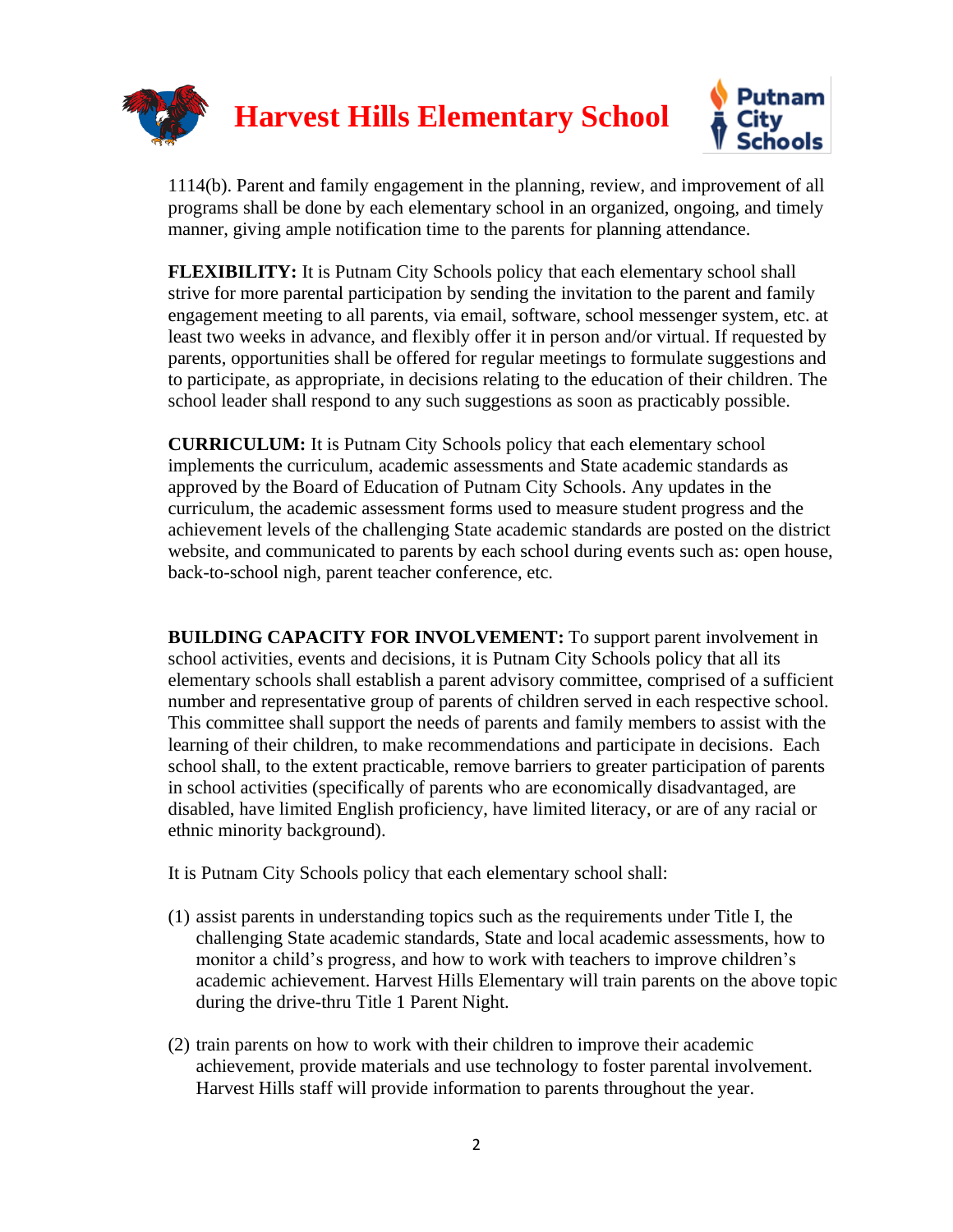

(3) train teachers, support personnel, principals, and other school leaders on how to reach out to, communicate with, and work with parents as equal partners, implement and coordinate parent programs and build relations between parents and the school.

(4) to the extent feasible and appropriate, coordinate and integrate parent involvement programs and activities with other Federal, State, and local programs.

(5) ensure that information related to school and parent programs, meetings, and other activities is sent to the parents in a format and, to the extent practicable, in a language the parents can understand.

(6) provide such other reasonable support for parental involvement activities under this section as parents may request.

**SCHOOL-PARENT COMPACT:** For the purpose of this policy, Putnam City Schools is governed by the statutory definition of the parent-compact under ESSA, Section 1116(d) as follows:

*A school-parent compact is a voluntary agreement between the school and the parents of children participating in Title I, Part A programs that outlines how parents, the entire school staff, and students will share the responsibility for improved student academic achievement and the means by which the school and parents will build and develop a partnership to help children achieve the State's high standards.*

It is Putnam City Schools' philosophy that families, students, and schools work together to help each student reach his/her potential, and they all take collective responsibility for a quality education. Student learning improves when a partnership exists, and each partner fulfills his/her responsibilities. Each elementary school shall jointly develop, review and/or revise the schoolparent compact with parents every school year, and outline how parents, the entire school staff, and students will share the responsibility for improved student academic achievement. Schoolparent compact is to be addressed with parents annually during one or more of the following: Title I meetings, Schoolwide meetings, Family and Parent Engagement meetings, and Parent-Teacher conferences.

Student responsibilities are as follows:

- Come to class on time, every day, ready to learn and with assignments completed.
- Allow the teacher to teach and all students in class to learn.
- Complete the work on time and accurately.
- Know and follow the school and class rules.
- Follow the school's uniform dress code.
- Respect others and their property.

School responsibilities are as follows: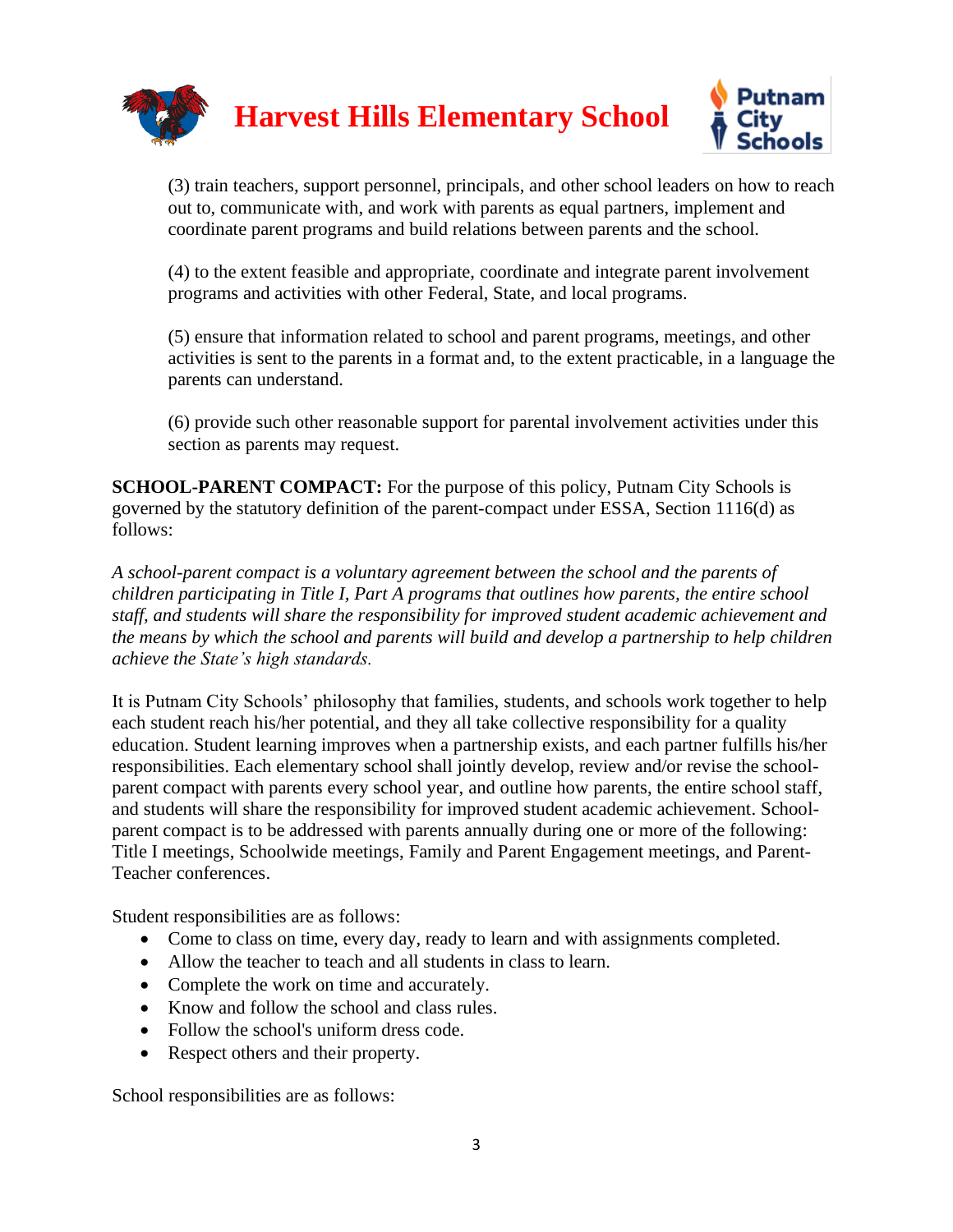

- Create a safe and healthy school environment, conducive to learning.
- Create a mutual respect among school staff, students, and families.
- Communicate to staff, students, and parent's high expectations for every student.
- Provide assistance to families on what they can do to support their child's learning, by offering reasonable access to staff, opportunities to volunteer and participate in their child's class, and observation of classroom activities.
- Discuss the parent-compact with parents during the annual parent-teacher conference(s), as the compact relates to the individual child's achievement.
- Provide regular two-way communication between family members and school staff about their child's progress in school, and, to the extent practicable, in a language that family members can understand.
- Offer professional development opportunities that improve teaching and learning and support the formation of partnerships with families and the community.

Parent responsibilities are as follows:

- Support my child's learning by expecting the completion of the daily homework assignments, independently.
- Ensure that my child gets adequate rest and is in school on time, virtually or in person, with a positive outlook.
- Accentuate the positive events at school and help my child resolve issues of concern and conflict.
- Support the discipline policy and reinforce the highest expectations of the school staff.
- Read and listen to my child's reading daily as a way of building a lifelong interest and joy of reading.
- Attend conferences to discuss my child's progress and attend events which showcase my child's work and learning experiences.
- Provide and maintain accurate information on my child's contact records.
- Volunteer in my child's classroom, to the extent practicable and reasonable.
- Participate, as appropriate, in decisions relating to the education of their children and positive use of extracurricular time.

**EVALUATION:** To determine the effectiveness of the parent and family engagement policy in improving the academic quality of all schools, at the end of each school year, the Parent and Family Engagement Coordinator conducts an annual evaluation of this policy with the involvement of parents and family members. During the end of the year meeting, an analysis is performed of what was effective for the current school year, and what needs to be improved for the ensuing school year, by identifying the following:

- a) barriers to greater participation of parents in school activities (with particular attention to parents who are economically disadvantaged, are disabled, have limited English proficiency, have limited literacy, or are of any racial or ethnic minority background).
- b) the needs of parents and family members to assist with the learning of their children, including engaging with school personnel and teachers; and